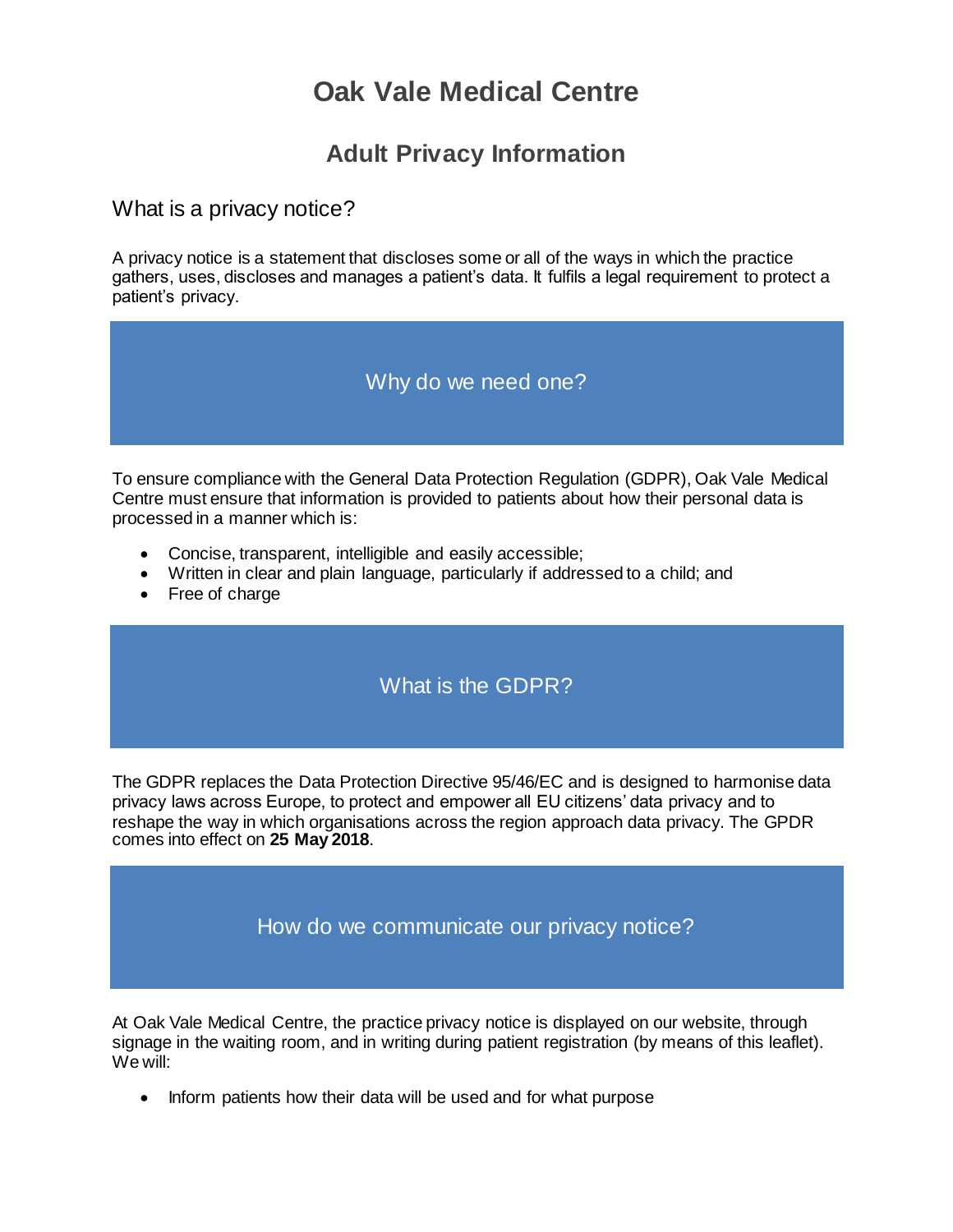• Allow patients to opt out of sharing their data, should they so wish

What information do we collect about you?

We will collect information such as personal details, including name, address, next of kin, records of appointments, visits, telephone calls, your health records, treatment and medications, test results, X-rays, etc. and any other relevant information to enable us to deliver effective medical care.

### How do we use your information?

Your data is collected for the purpose of providing direct patient care; however, we can disclose this information if it is required by law, if you give consent or if it is justified in the public interest. The practice may be requested to support research; however, we will always gain your consent before sharing your information with medical research databases such as the Clinical Practice Research Datalink and QResearch or others when the law allows.

### Maintaining confidentiality

We are committed to maintaining confidentiality and protecting the information we hold about you. We adhere to the General Data Protection Regulation (GDPR), the NHS Codes of Confidentiality and Security, as well as guidance issued by the Information Commissioner's Office (ICO).

### Risk stratification

Risk stratification is a mechanism used to identify and subsequently manage those patients deemed as being at high risk of requiring urgent or emergency care. Usually this includes patients with long-term conditions, e.g. cancer. Your information is collected by a number of sources, including Oak Vale Medical Centre; this information is processed electronically and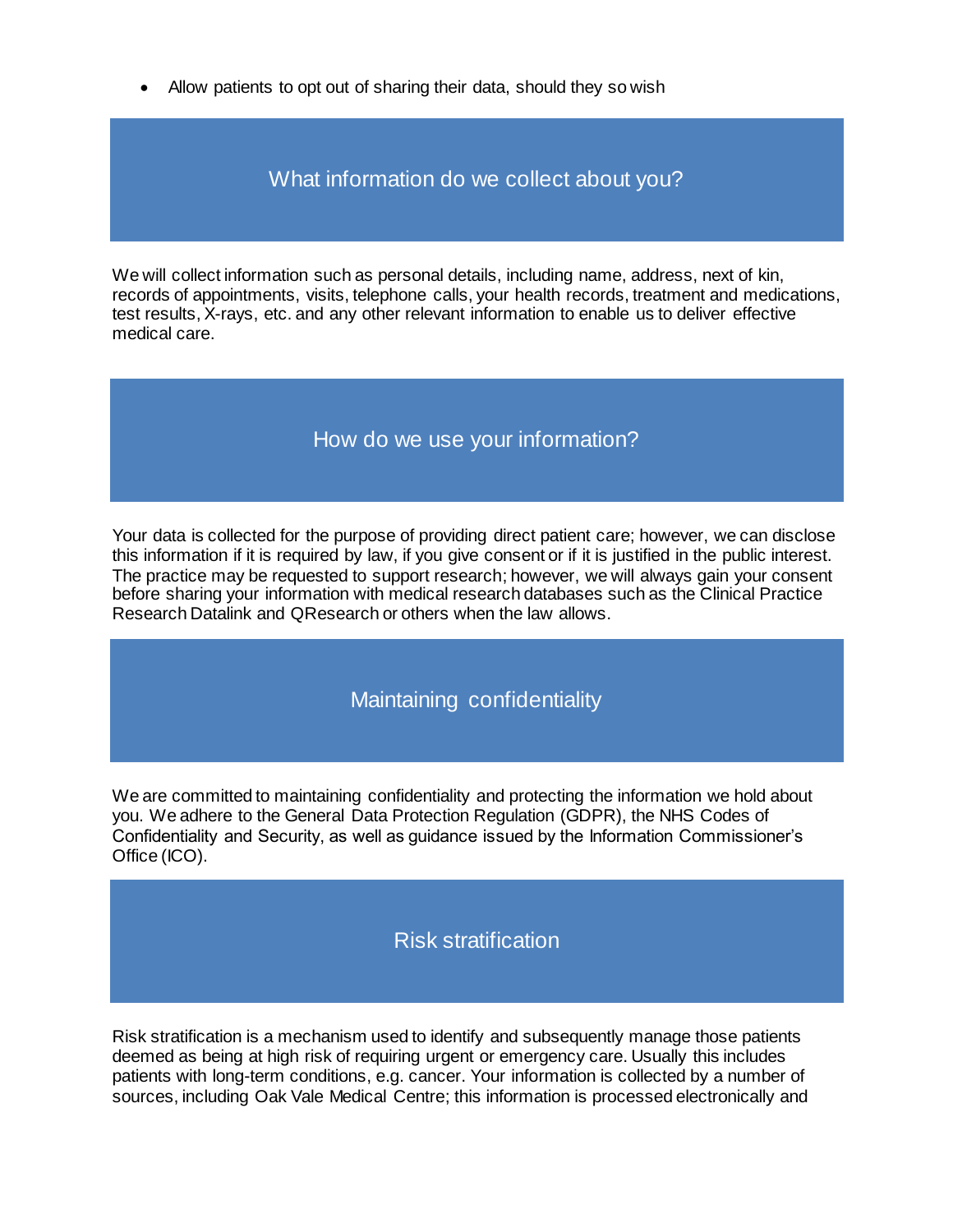given a risk score which is relayed to your GP who can then decide on any necessary actions to ensure that you receive the most appropriate care.

### Invoice validation

Your information may be shared if you have received treatment, to determine which Clinical Commissioning Group (CCG) is responsible for paying for your treatment. It involves using your NHS number and treatment date. All of this information is held securely and confidentially; it will not be used for any other purpose or shared with any third parties.

### Individual Funding Request

An 'Individual Funding Request' is a request made on your behalf, with your consent, by a clinician, for funding of specialised healthcare which falls outside the range of services and treatments that CCG has agreed to commission for the local population. An Individual Funding Request is taken into consideration when a case can be set out by a patient's clinician that there are exceptional clinical circumstances which make the patient's case different from other patients with the same condition who are at the same stage of their disease, or when the request is for a treatment that is regarded as new or experimental and where there are no other similar patients who would benefit from this treatment. A detailed response, including the criteria considered in arriving at the decision, will be provided to the patient's clinician.

### Opt-outs

You have a right to object to your information being shared. Should you wish to opt out of data collection, please contact a member of staff who will be able to explain how you can opt out and prevent the sharing of your information; this is done by registering a Type 1 opt-out, preventing your information from being shared outside this practice.

Type 2 Opt-out: information held by NHS Digital

A Type 2 opt-out is an objection that prevents an individual's personal confidential information from being shared outside of NHS Digital that is used for research and planning.

Previously you could tell your GP surgery if you did not want NHS Digital to share confidential patient information that is collected from across the health and care service for purposes other than your individual care. This was called a type 2 opt-out.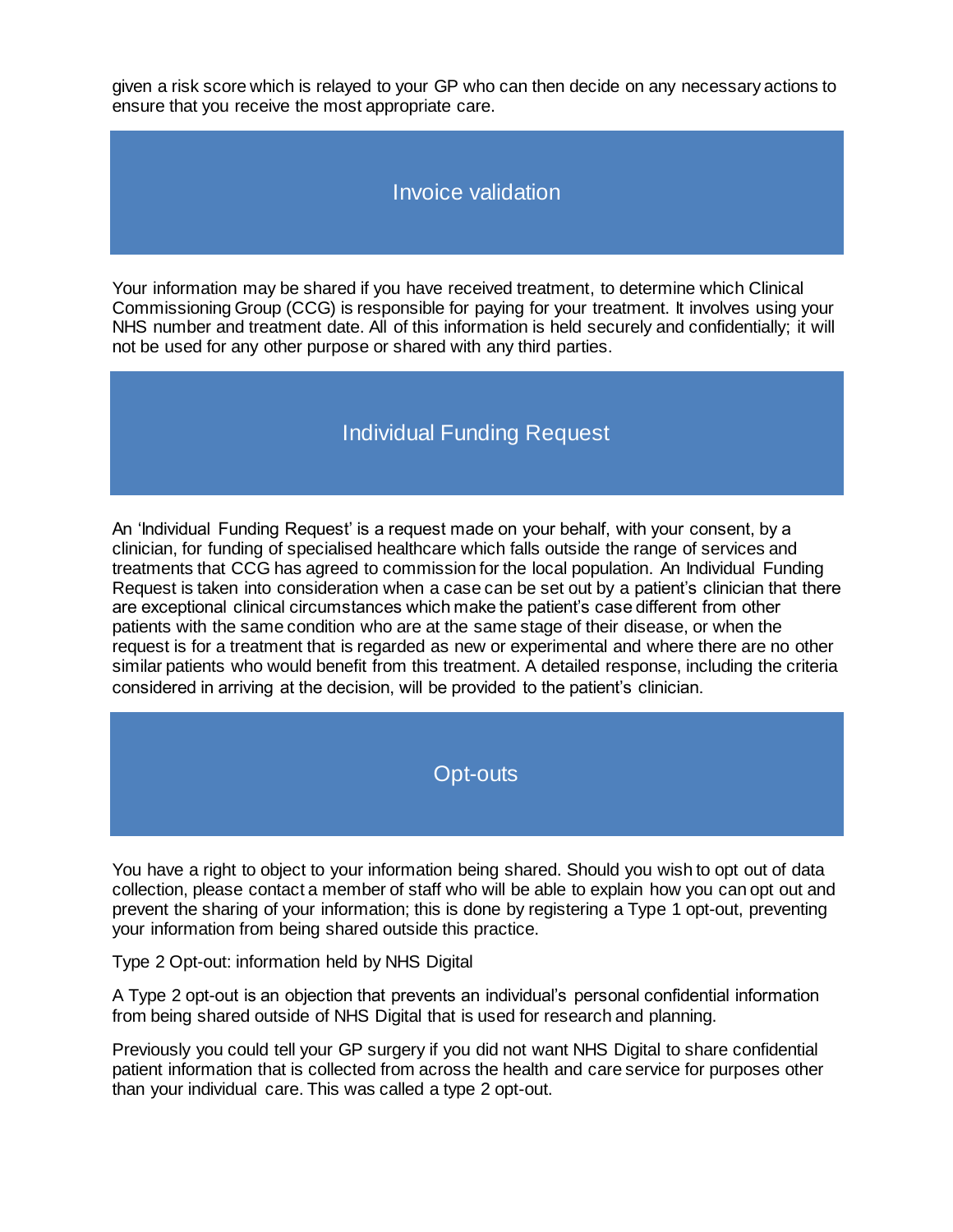From 25 May 2018 the type 2 opt-out has been replaced by the national data opt-out. Type 2 opt-outs that have been recorded previously have been automatically converted to national data opt-outs.

To find out more or to make your choice visit: nhs.uk/your-nhs-data-matters or call 0300 303 5678

### Accessing your records

If you want to access your data you can make the request in writing or a verbal request. Under special circumstances, some information may be withheld. If you only require a particular part of your record then please tell us. We will respond to your request within 28 days from the date of receipt. An extension of 2 months may be necessary if the request is complex. We will inform you within the 28 days with an explanation of why a further two months extension is required. A fee cannot be charged unless the request is "manifestly unfounded or excessive", in which case a fee may be charged or the request refused.

We are required to validate your identity before giving you the requested information.

Please ask at reception for a SAR form and you will be given further information. Furthermore, should you identify any inaccuracies, you have a right to have the inaccurate data corrected.

# What to do if you have any questions

Should you have any questions about our privacy policy or the information we hold about you, you can:

- 1. Contact the practice's data controller via email at Oakvale.medicalcentre@livgp.nhs.uk GP practices are data controllers for the data they hold about their patients<sup>1</sup>
- 2. Write to the data controller at Oak Vale Medical Centre, The Fiveways Centre, 215 Childwall Road, Liverpool L15 6UT
- 3. Ask to speak to the practice manager Carol Reid

 $\overline{a}$ 

The Data Protection Officer (DPO) for Oak Vale Medical Centre is Dr Monica Khuraijam and she is based at Oak Vale Medical Centre.